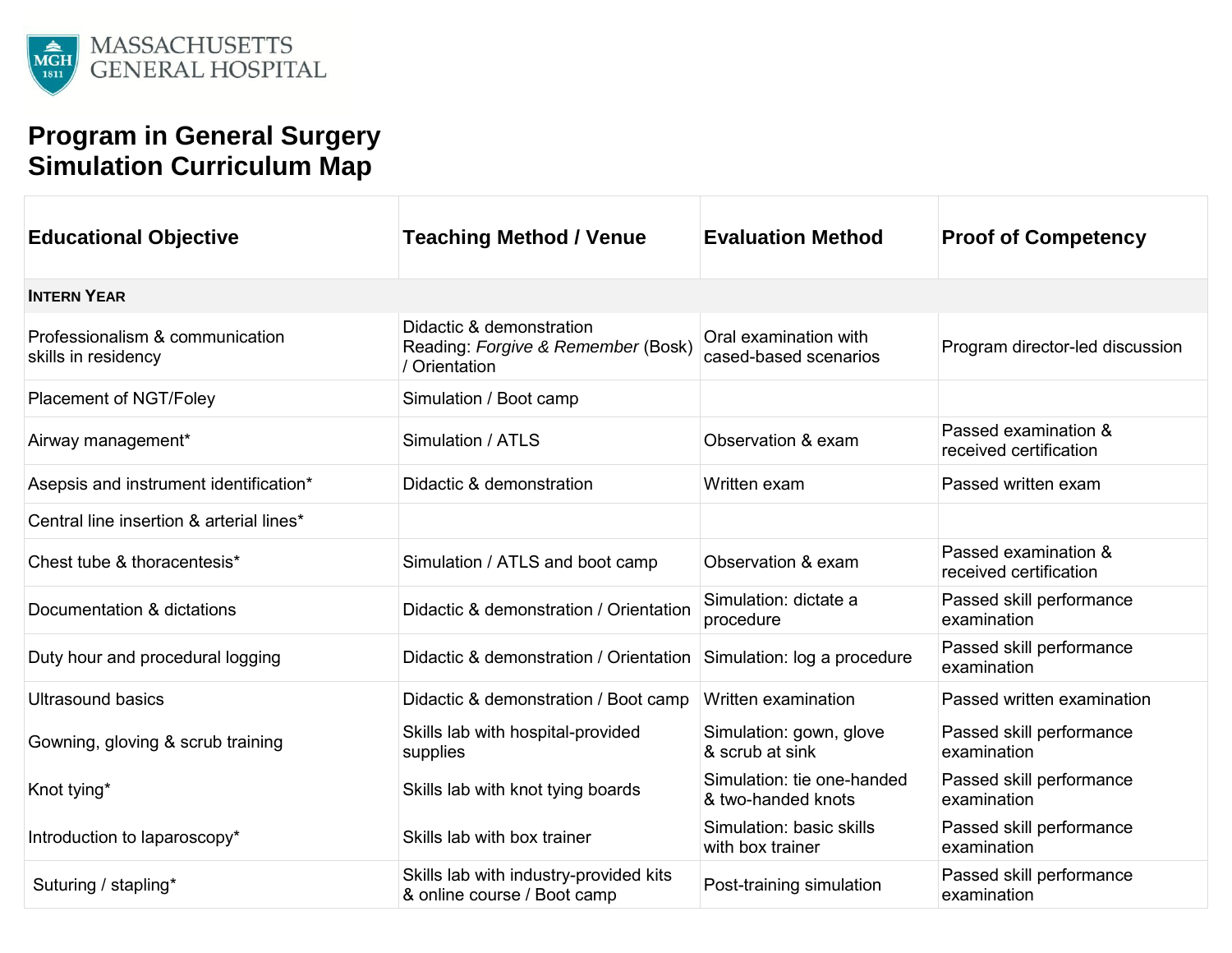| <b>Educational Objective</b>                   | <b>Teaching Method / Venue</b>                    | <b>Evaluation Method</b>          | <b>Proof of Competency</b>                            |
|------------------------------------------------|---------------------------------------------------|-----------------------------------|-------------------------------------------------------|
| <b>SAFER Sleep Deprivation Program</b>         | Online course                                     | Post-module online<br>examination | Passed online examination<br>& received certification |
| Tissue handling, dissection and wound closure* | Didactic & simulation                             | Observation & exam                |                                                       |
| Basic laparoscopy*                             | Didactic & simulation / Boot Camp                 | Observation                       |                                                       |
| Laparoscopic cholecystectomy                   | Didactic & simulation                             | <b>ABS Observation</b>            | <b>ABS Observation</b>                                |
| Laparoscopic inguinal hernia repair*           | Didactic & simulation                             | <b>ABS Observation</b>            | <b>ABS Observation</b>                                |
| Laparoscopic right colon resection*            | Didactic & simulation                             | Observation                       |                                                       |
| Laparoscopic sigmoid resection*                | Didactic & simulation                             | Observation                       |                                                       |
| <b>PGY-2</b>                                   |                                                   |                                   |                                                       |
| Advanced Trauma Operative Management<br>(ATOM) |                                                   |                                   |                                                       |
| Colonoscopy*                                   | Didactic & demonstration<br>Skills lab simulation | Observation                       |                                                       |
| Vascular anastomosis*                          | Didactic & demonstration<br>Skills lab simulation | Observation                       |                                                       |
| Laparoscopic appendectomy*                     | Didactic & demonstration<br>Skills lab simulation | Observation                       |                                                       |
| Laparoscopic inguinal hernia repair*           | Didactic & demonstration<br>Skills lab simulation | <b>ABS Observation</b>            | <b>ABS Observation</b>                                |
| Laparoscopic right colon resection*            | Didactic & demonstration<br>Skills lab simulation | <b>ABS Observation</b>            | <b>ABS Observation</b>                                |
| Laparoscopic sigmoid resection*                | Didactic & demonstration<br>Skills lab simulation |                                   |                                                       |
| Laparoscopic ventral hernia repair*            | Didactic & demonstration<br>Skills lab simulation | <b>ABS Observation</b>            | <b>ABS Observation</b>                                |
| Laparoscopic/open cholecystectomy*             | Didactic & demonstration<br>Skills lab simulation | <b>ABS Observation</b>            | <b>ABS Observation</b>                                |
| Open inguinal/femoral hernia repair*           | Didactic & demonstration<br>Skills lab simulation | <b>ABS Observation</b>            | <b>ABS Observation</b>                                |
| Open right colon resection*                    | <b>ATOM</b> course                                | Online exam                       | Online exam                                           |